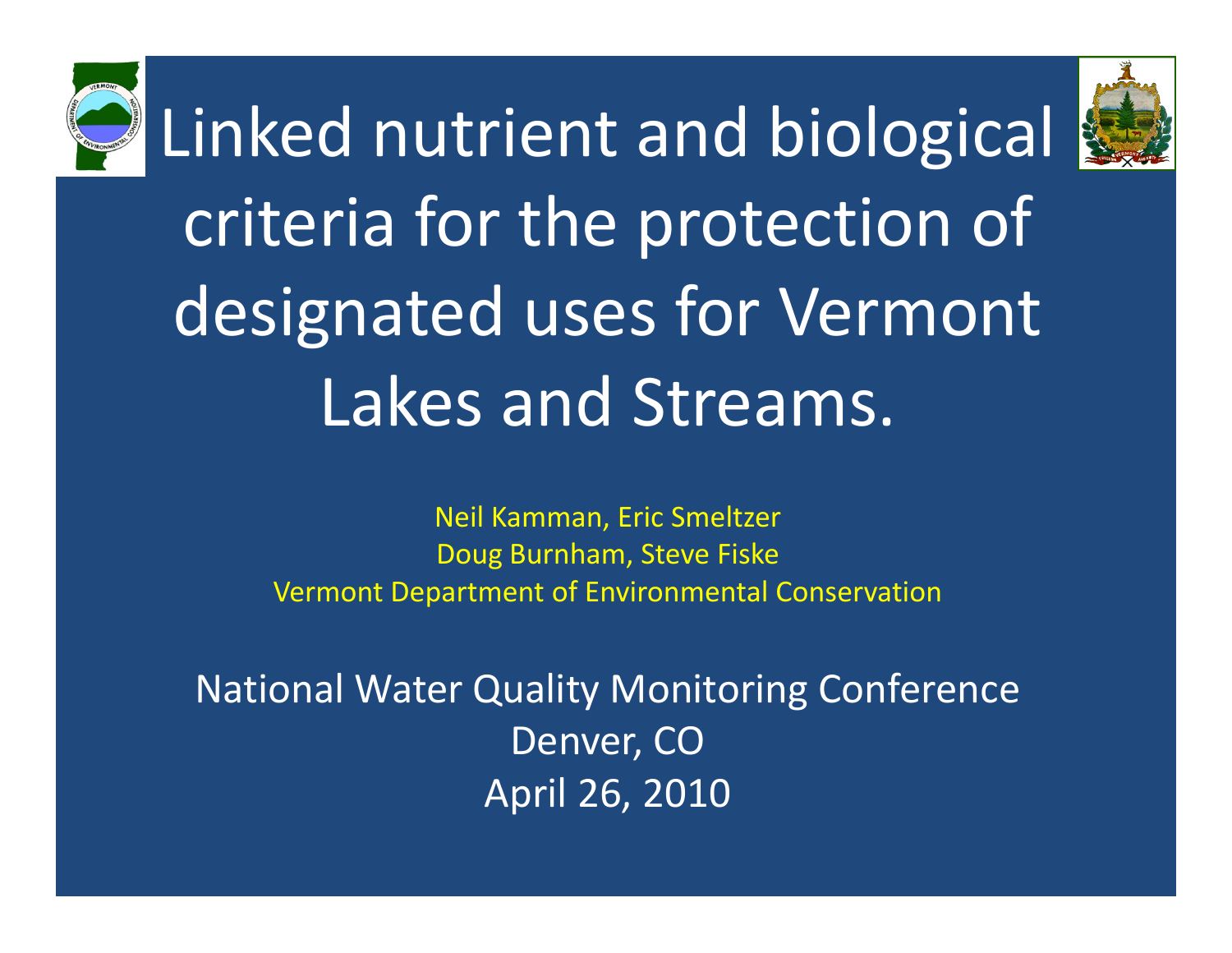

How has Vermont participated in the EPA national strategy on nutrient criteria?



- •Contributed to EPA technical guidance
- •Participated in Region 1 Technical Advisory Group
- •• Received grants from EPA for data collection and analysis.
- Submitted draft technical document to EPA for peer review in April 2007.
- •Prepared revised draft report incorporating EPA comments and further analyses, Dec. 2008.
- • Developed proposed language for WQS August, 2009.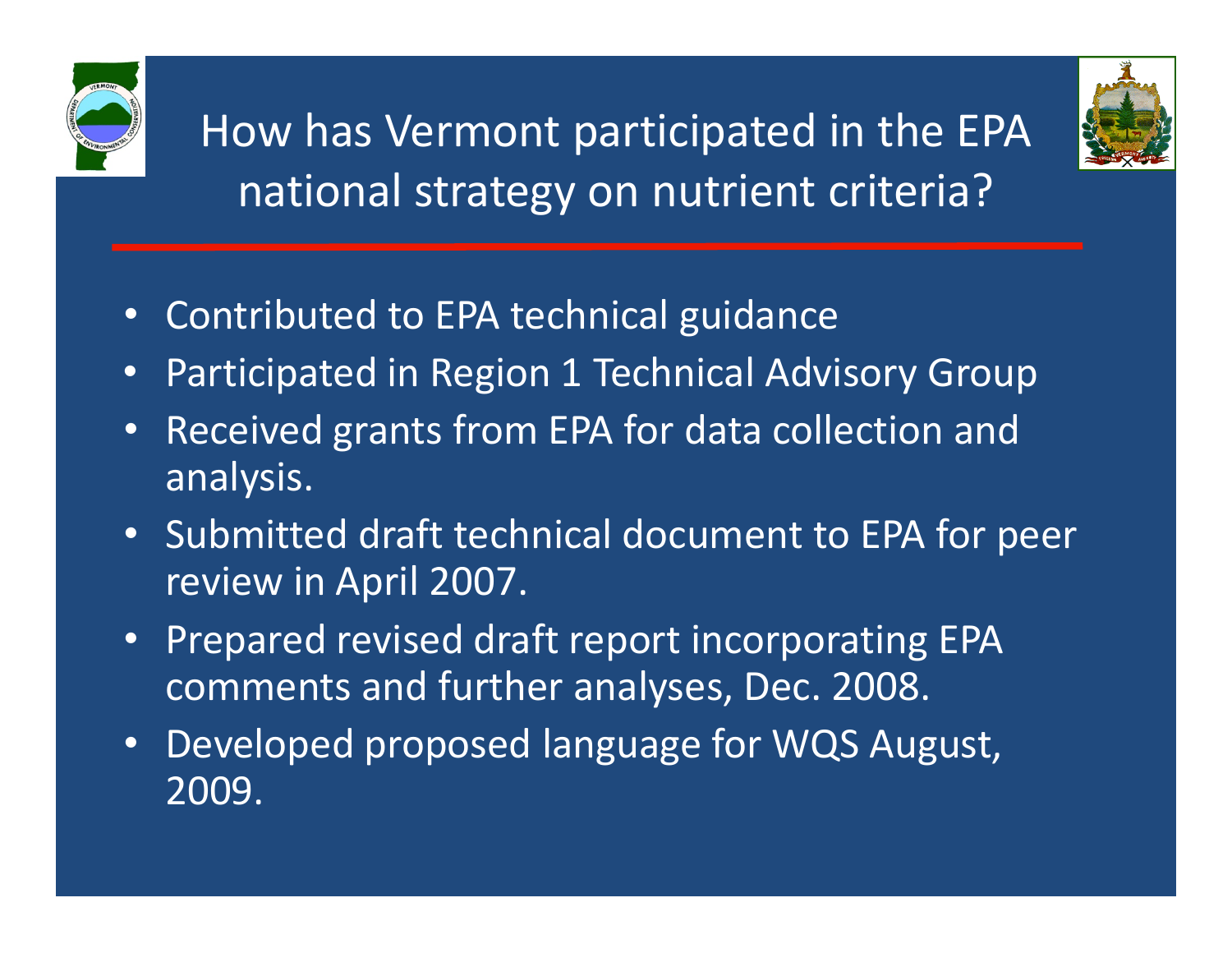

#### Scope of nutrient criteria analysis



- •**EPA guidance encourages**<br>nutrients and response nutrients and response  $variable$ s in WQS  $\left[\begin{array}{cc} \text{vse} \end{array}\right]_{\text{WB type}}$ packages
- • We broke this into four analyses.

| $Use \rightarrow$<br>WB type Į | <b>Aesthetics</b>                                                          | <b>Aquatic Biota</b>                   |  |  |
|--------------------------------|----------------------------------------------------------------------------|----------------------------------------|--|--|
| <b>Lakes</b>                   | <b>User Survey Dataset</b>                                                 | <b>VT Lake IBI</b>                     |  |  |
| Wadeable<br><b>Streams</b>     | <b>Stream Periphyton</b><br><b>Assessment using</b><br><b>Pebble Count</b> | <b>VT Stream Trophic</b><br><b>IBI</b> |  |  |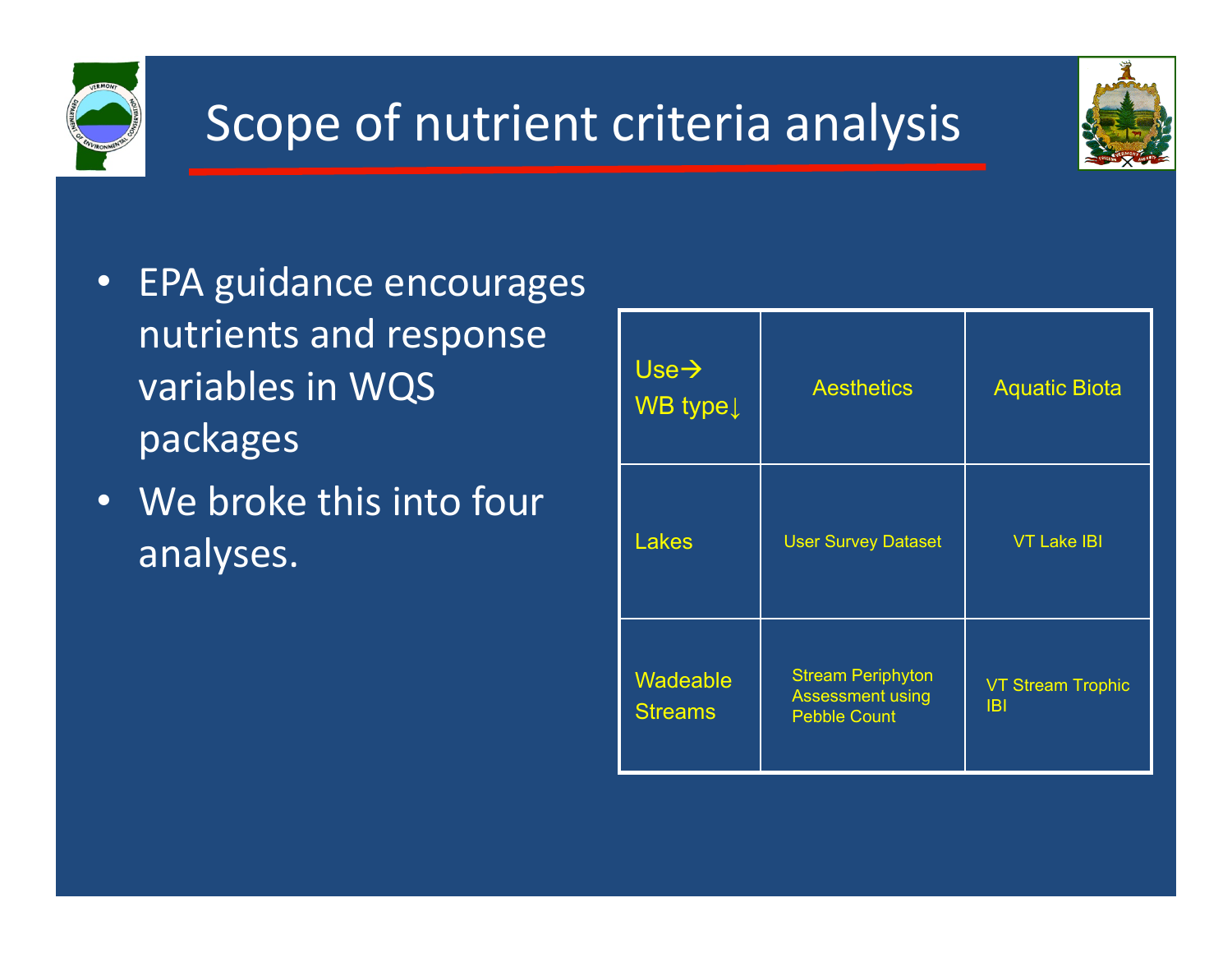

#### Vermont Water Quality Standards



| <b>Class/Water</b><br><b>Mgmt Type</b> | <b>Use</b>             | <b>Management Objective or Criterion</b>                                      |
|----------------------------------------|------------------------|-------------------------------------------------------------------------------|
| A(1)                                   |                        | <b>Natural condition</b>                                                      |
| A(2), B(1)                             | <b>Aesthetic</b>       | Consistently excellent aesthetic value                                        |
| B(2)                                   |                        | Consistently very good aesthetic value                                        |
| B(3)                                   |                        | Variability allowed provided good aesthetic value is<br>achieved              |
| B (untyped)                            |                        | Consistently good aesthetic value                                             |
| A(1)                                   |                        | Within the range of the natural condition                                     |
| B(1)                                   | <b>Aquatic</b><br>Life | No more than minor change from reference condition                            |
| A(2), B(2),<br>B(3)                    |                        | No more than moderate change from reference<br>condition                      |
| B (other)                              |                        | No change from reference condition that would have<br>an undue adverse effect |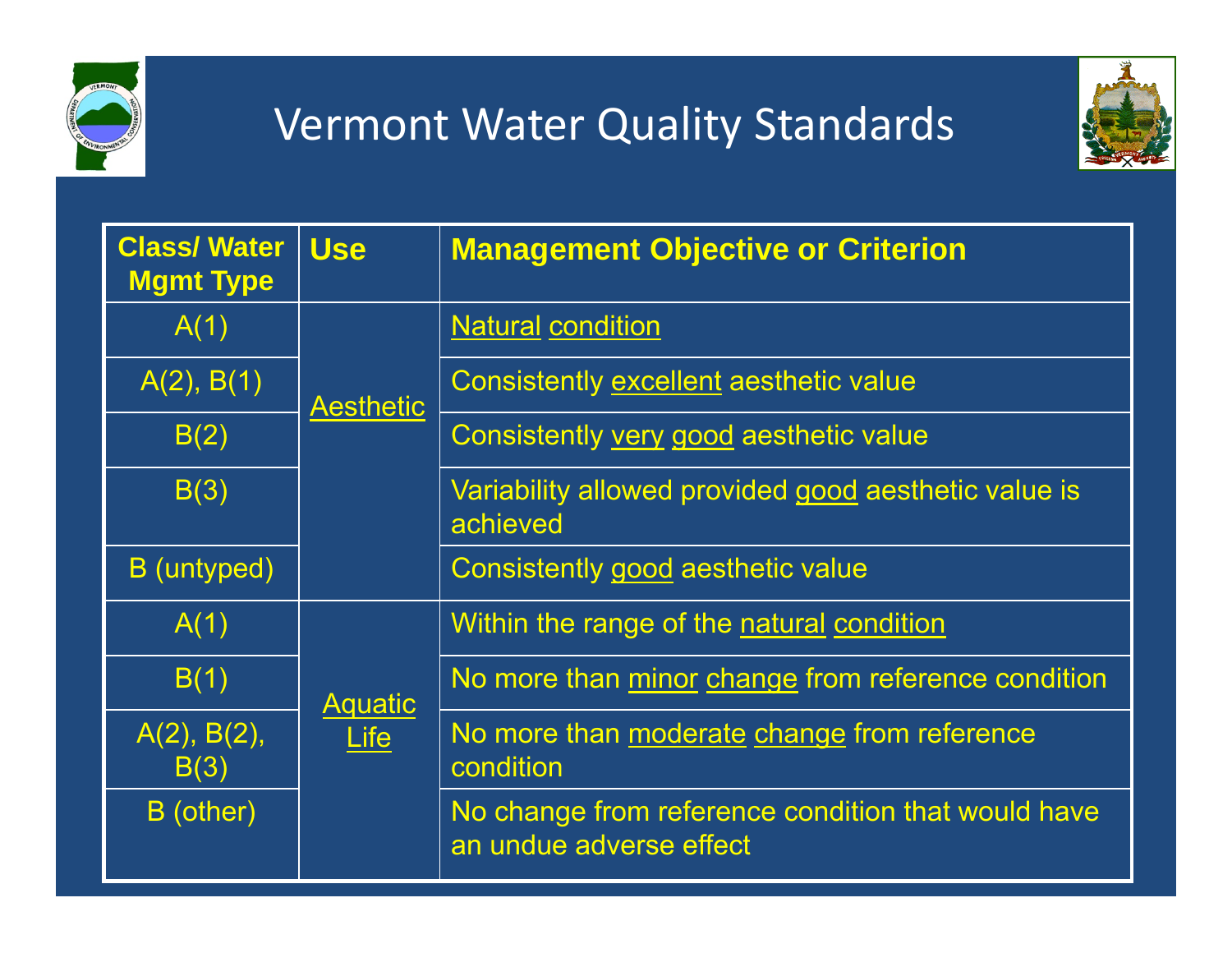

Process used to derive criteria for lakes and wadeable streams aesthetics and aquatic life uses



- 1. Use reference distribution approach for Class A(1)
- 2. Use Conditional Probability Analysis for other WMT's
	- Use conditional probability plots to find possible change‐ points.
	- –Examine original data to verify or adjust change‐points.
	- Apply knowledge of Vermont lakes and professional judgment.
- 3. Verify high probability of use attainment.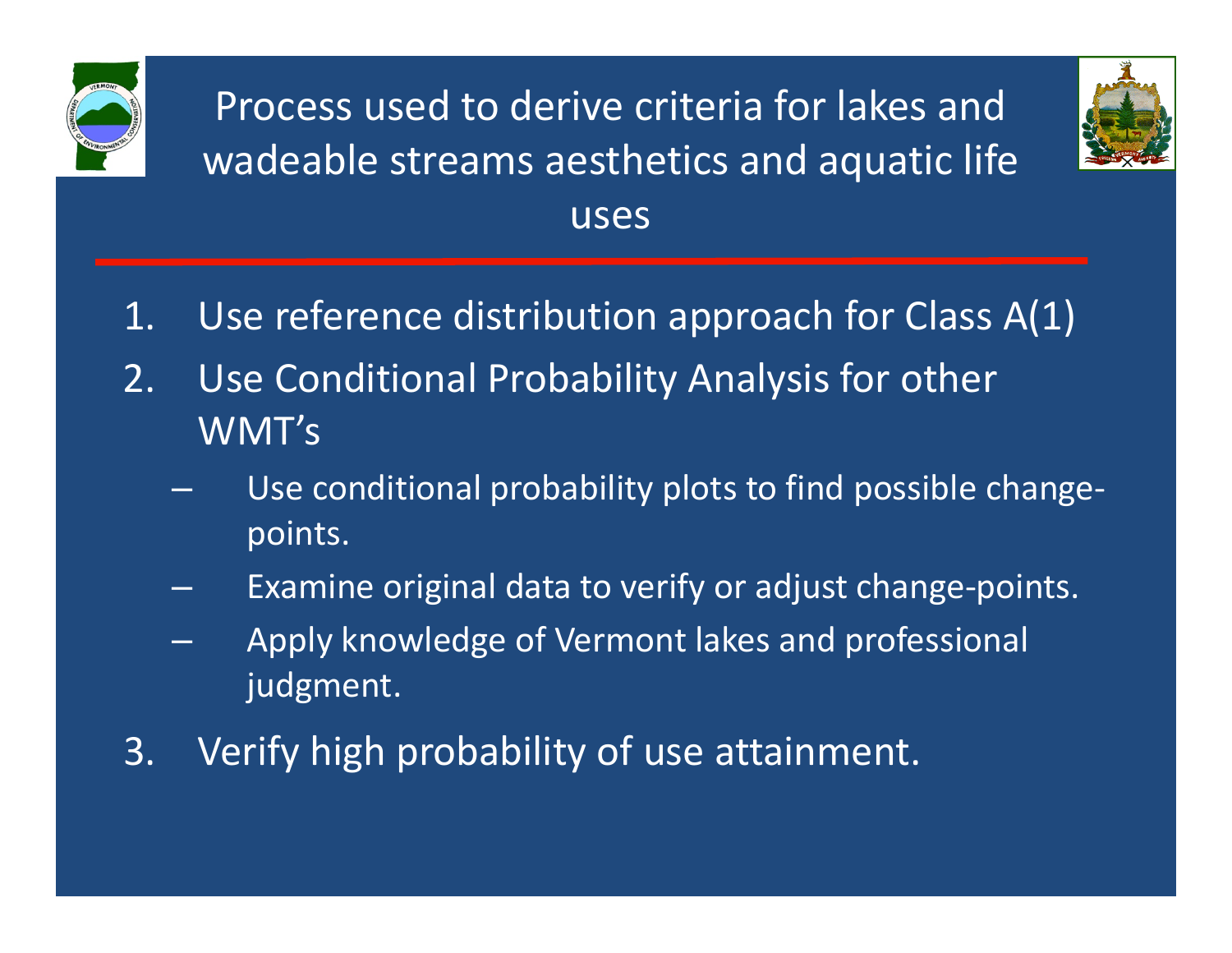





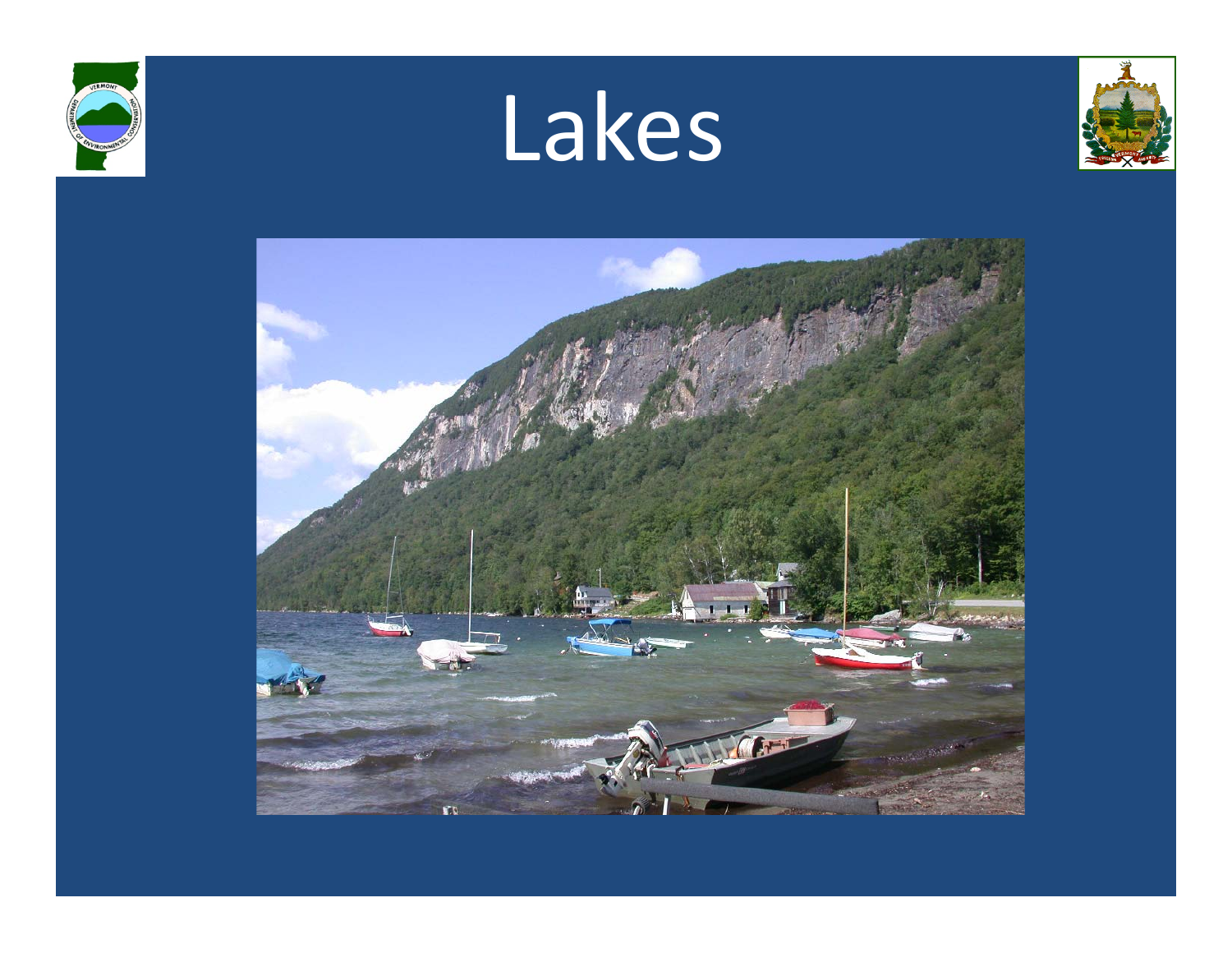

#### Spring TP distributions for lakes with minimally developed watersheds



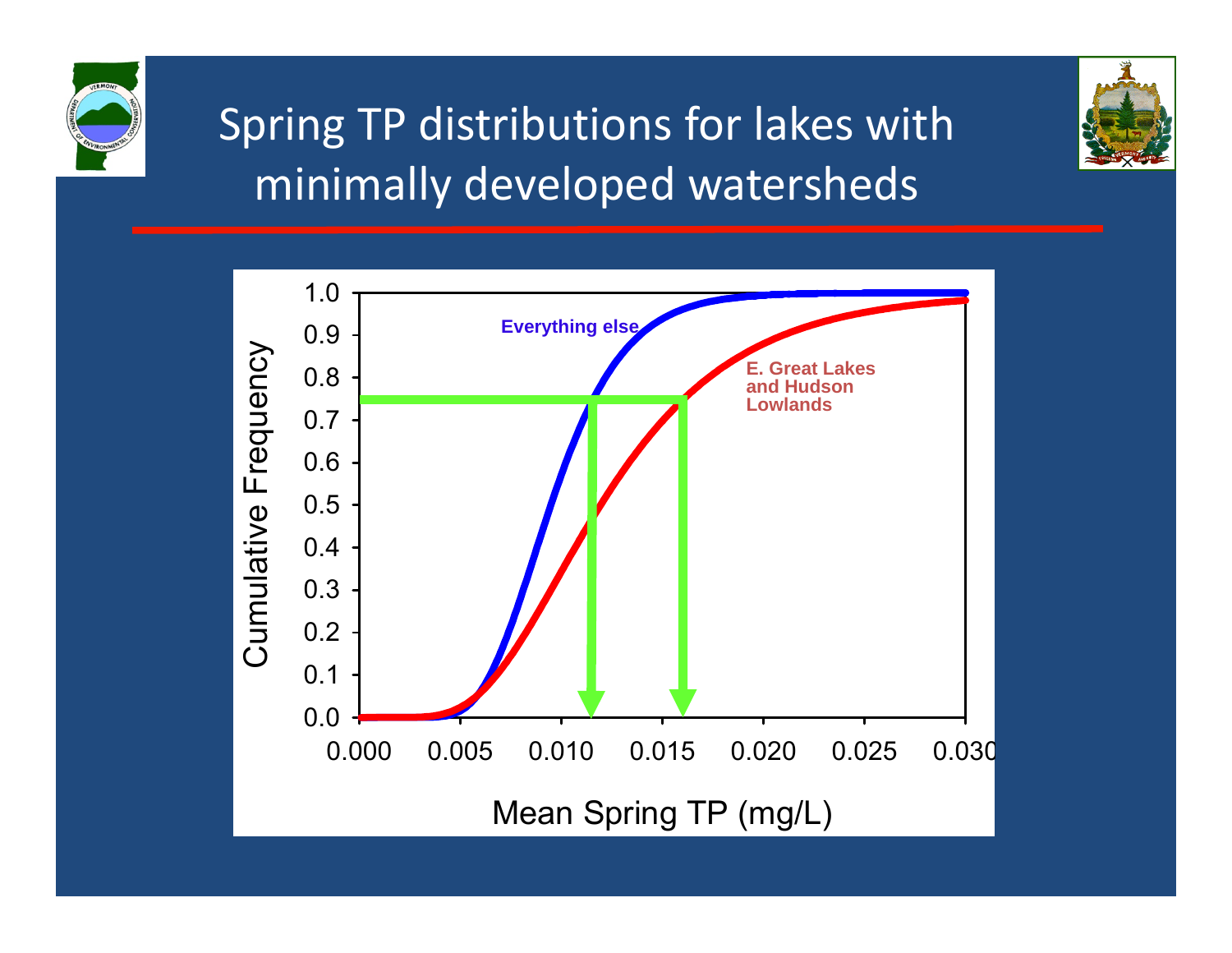

Mean Spring TP (mg/L)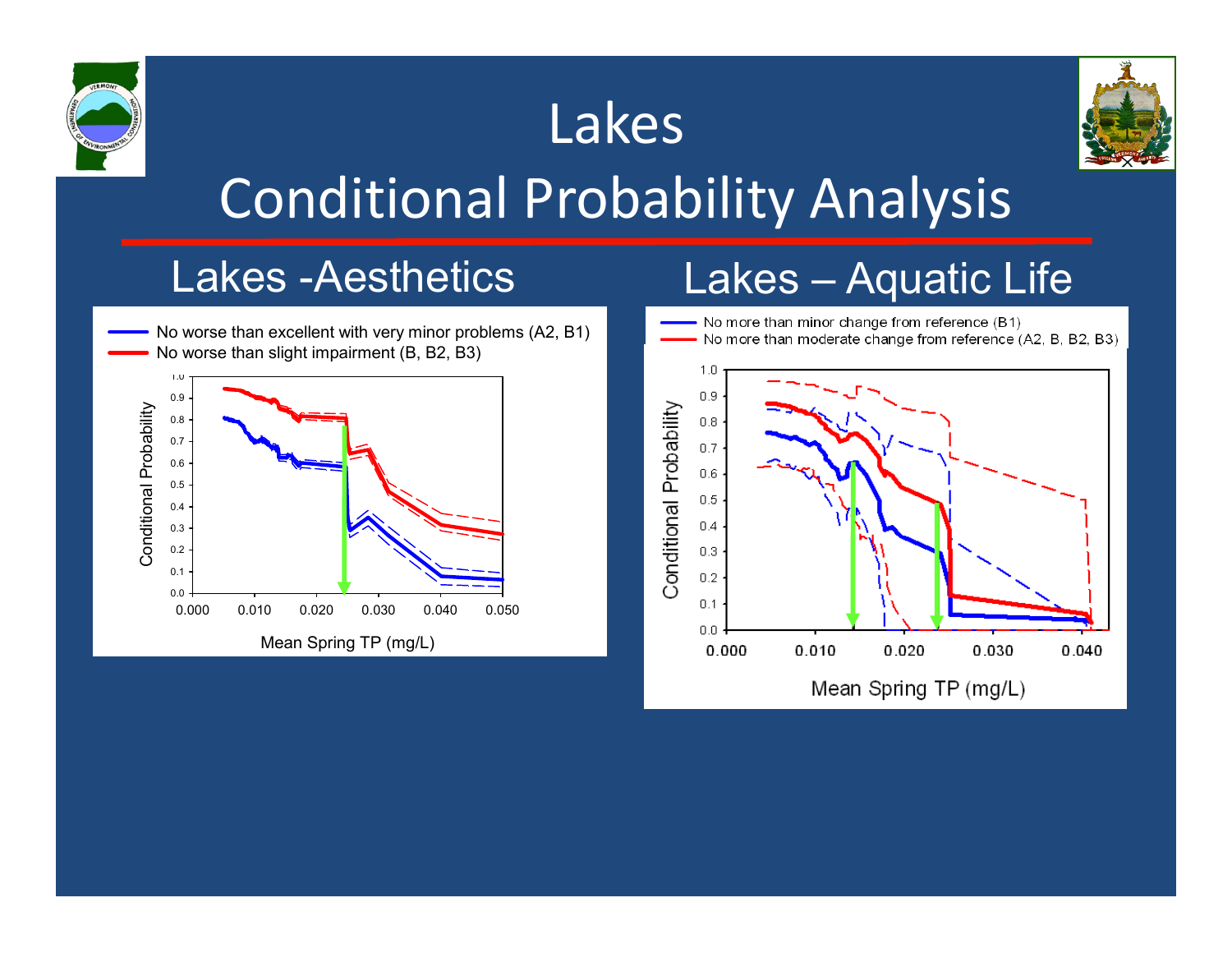

## Proposed Effective Criteria for Lakes



|                             | A(1)                  | A(2)                         | B     | B(1)                       | B(2)  | B(3)  |
|-----------------------------|-----------------------|------------------------------|-------|----------------------------|-------|-------|
| Spring TP<br>(mg/L)         | 0.012a<br>$0.016^{b}$ | 0.014a<br>0.016 <sup>b</sup> | 0.024 | $0.014^{a}$<br>$0.016^{b}$ | 0.024 | 0.024 |
| <b>Spring TN</b><br>(mg/L)  | 0.36                  | 0.40                         | 0.48  | 0.40                       | 0.48  | 0.48  |
| <b>Summer TP</b><br>(mg/L)  | 0.014                 | 0.014                        | 0.024 | 0.014                      | 0.024 | 0.024 |
| <b>Summer</b><br>Secchi (m) | 3.8                   | 3.8                          | 2.4   | 3.8                        | 2.4   | 2.4   |
| <b>Summer Chl</b><br>(mg/L) | 0.005                 | 0.009                        | 0.016 | 0.009                      | 0.016 | 0.016 |

aNortheastern Highlands; **bEastern Great Lakes and Hudson Lowlands**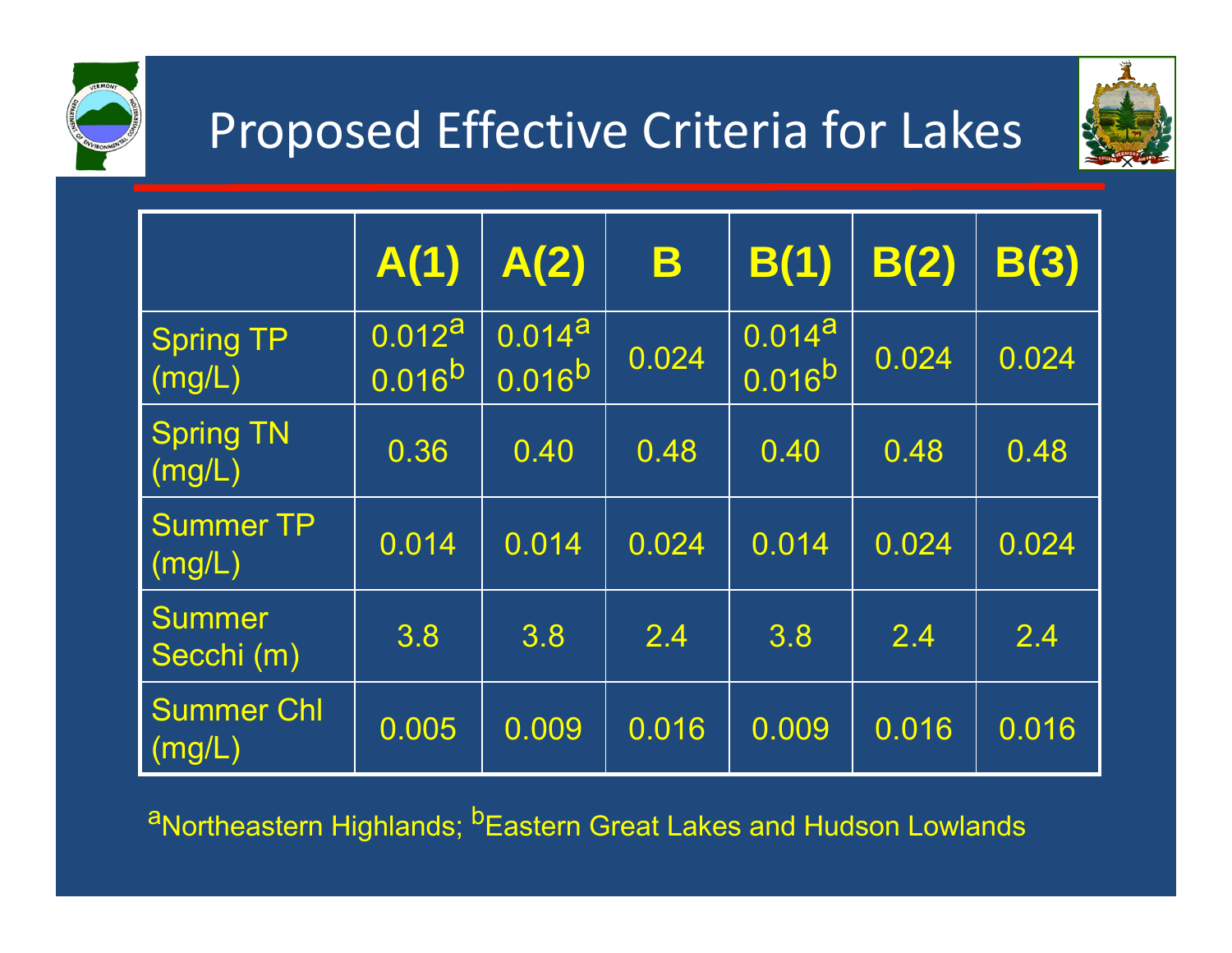



# Streams



- Three stream types assessed
	- Small Hi g h Gradient
	- Medium High Gradient
	- Warm Water Medium Gradient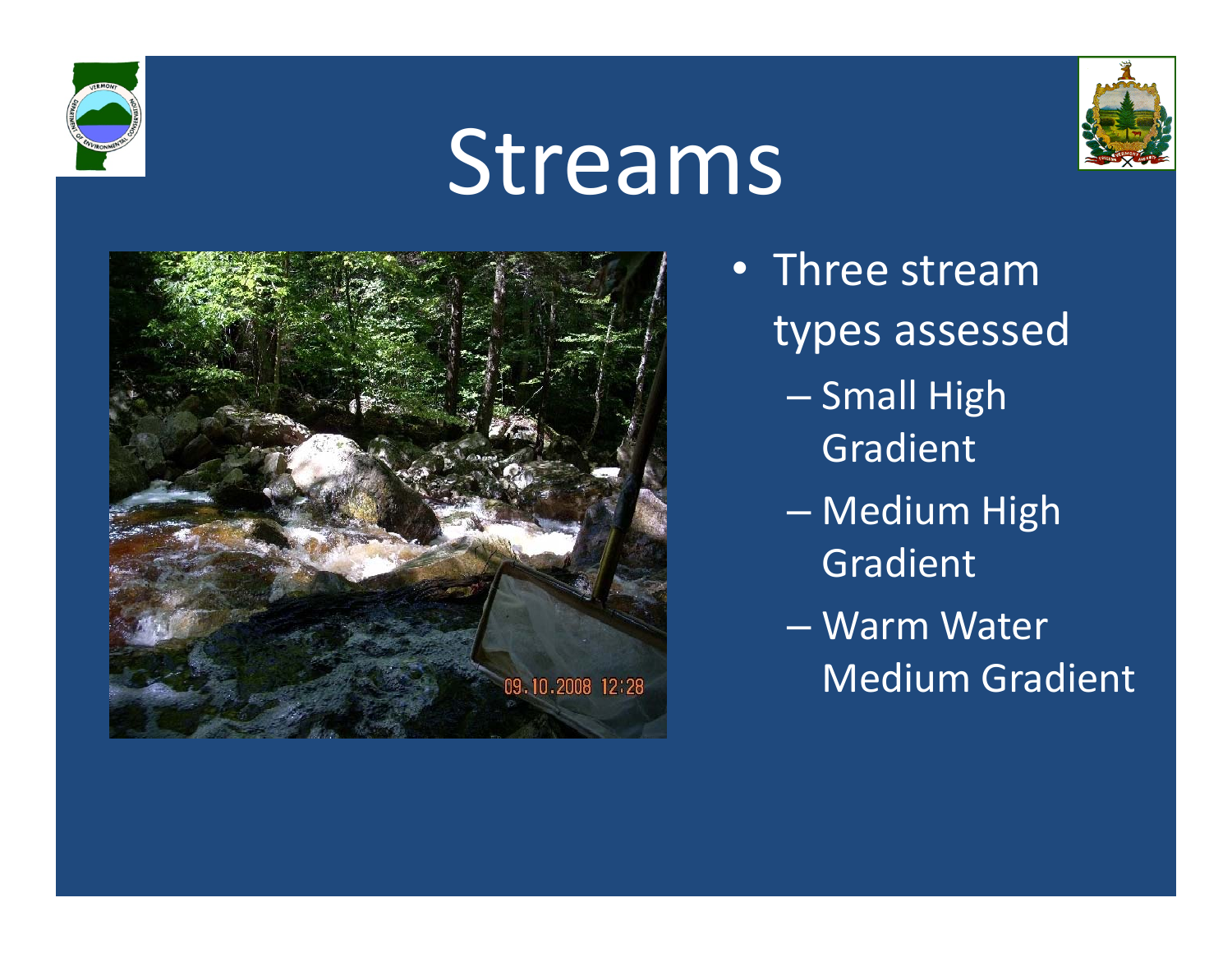

## TP distribution for streams with minimally developed watersheds



Note: Existing WQ Criteria for A(1) streams >2,500ft MSL were retained since they are more protective, except for WWMG stream types.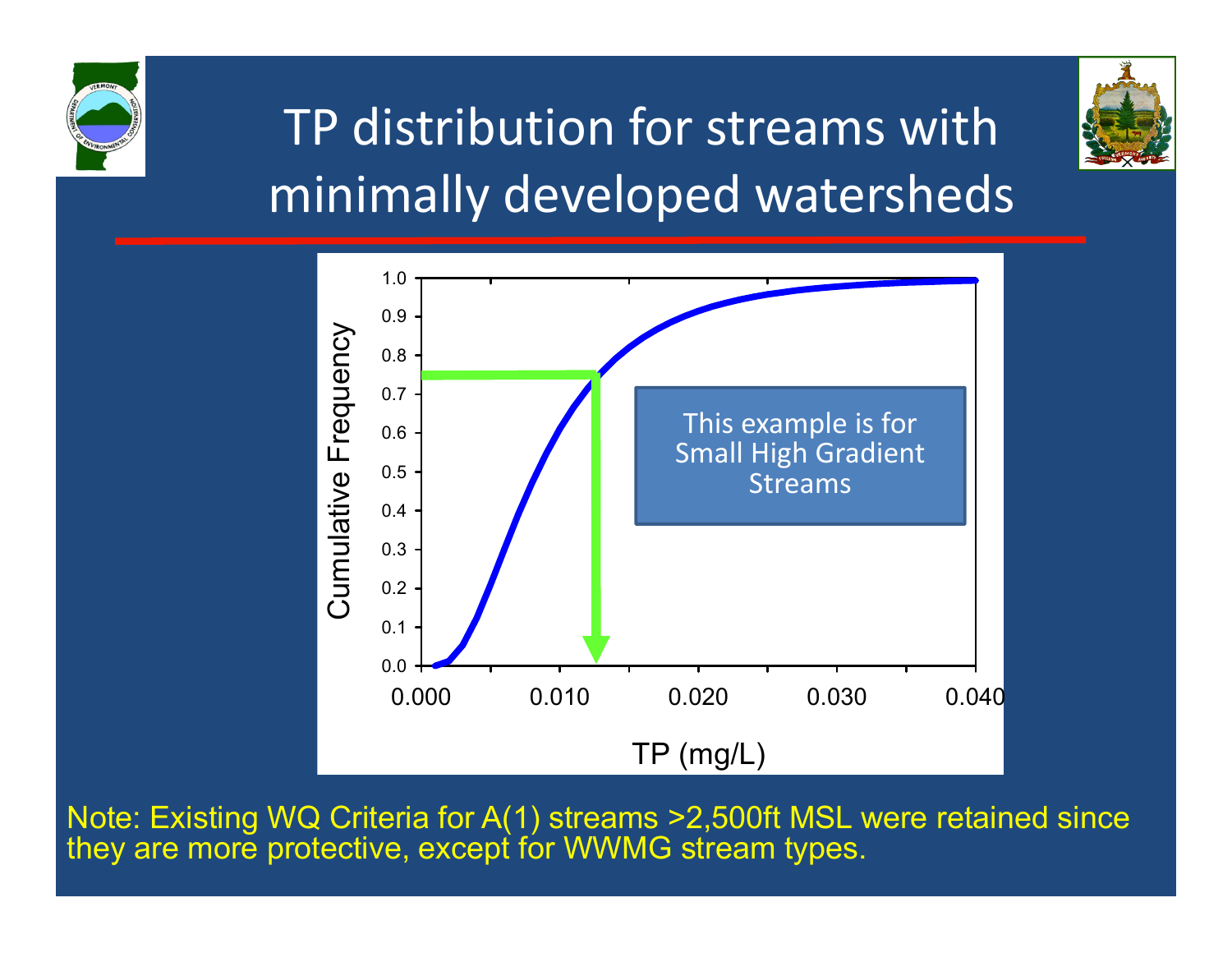

# Streams Analysis





- Aesthetic condition determined as fixed proportions of macroalgae from pebble count
- • Biological condition assessed using VT IBI, using the subset of metrics that respond to trophic enrichment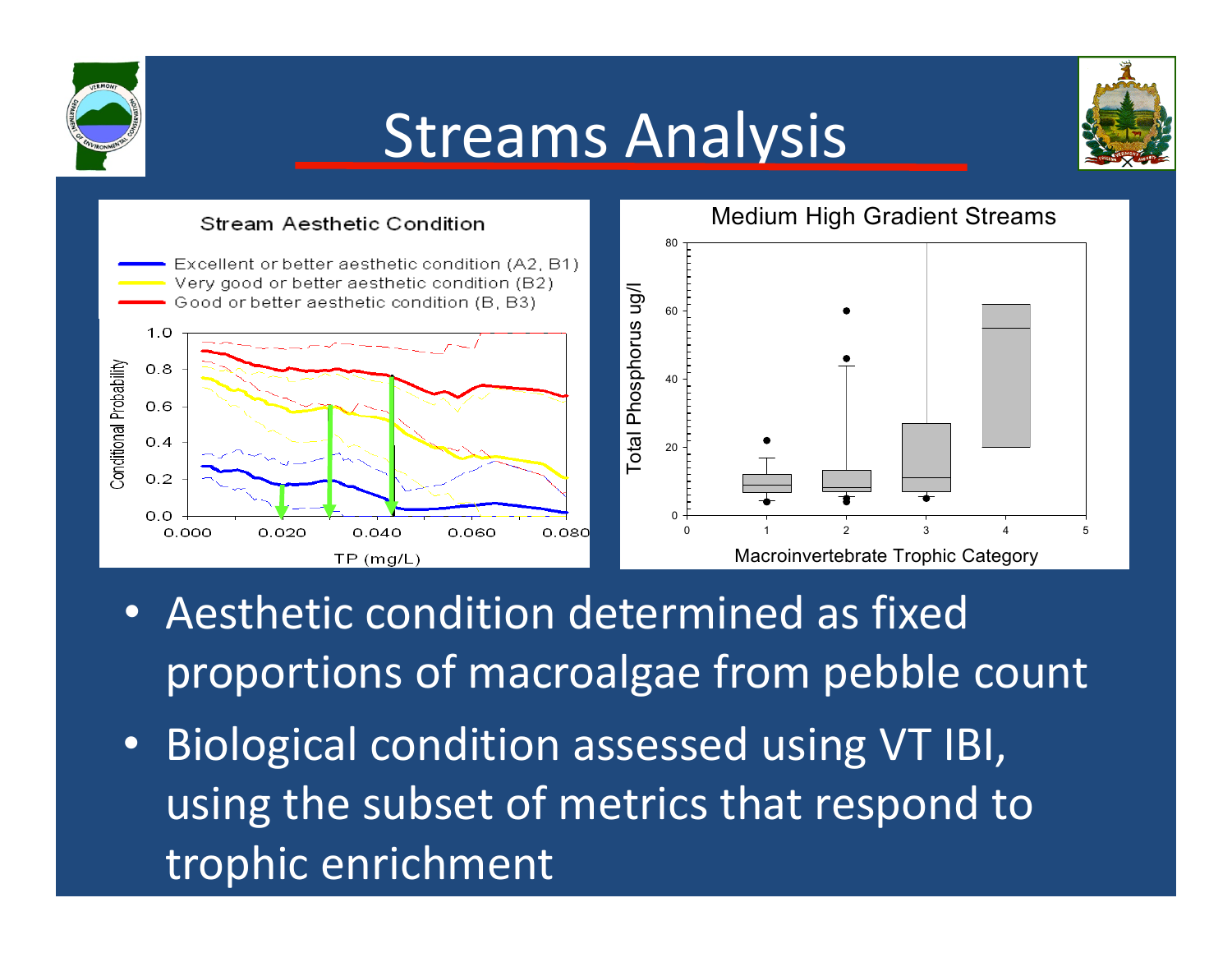

### Proposed Effective Criteria for Streams



|           |             | A(1)  | A(2)  | B     | B(1)  | B(2)  | B(3)  |
|-----------|-------------|-------|-------|-------|-------|-------|-------|
| <b>TP</b> | <b>SHG</b>  | 0.010 | 0.020 | 0.035 | 0.020 | 0.030 | 0.035 |
| <b>TP</b> | <b>MHG</b>  | 0.010 | 0.020 | 0.035 | 0.020 | 0.030 | 0.035 |
| <b>TP</b> | <b>WWMG</b> | 0.020 | 0.020 | 0.044 | 0.020 | 0.030 | 0.044 |
| <b>TN</b> | <b>SHG</b>  | 0.30  | 0.75  | 0.75  | 0.50  | 0.50  | 0.75  |
| <b>TN</b> | <b>MHG</b>  | 0.30  | 0.75  | 0.75  | 0.50  | 0.50  | 0.75  |
| <b>TN</b> | <b>WWMG</b> | 0.30  | 0.75  | 0.75  | 0.75  | 0.50  | 0.75  |

Numbers in WHITE derived from aesthetic thresholds; numbers in YELLOW from aquatic life thresholds.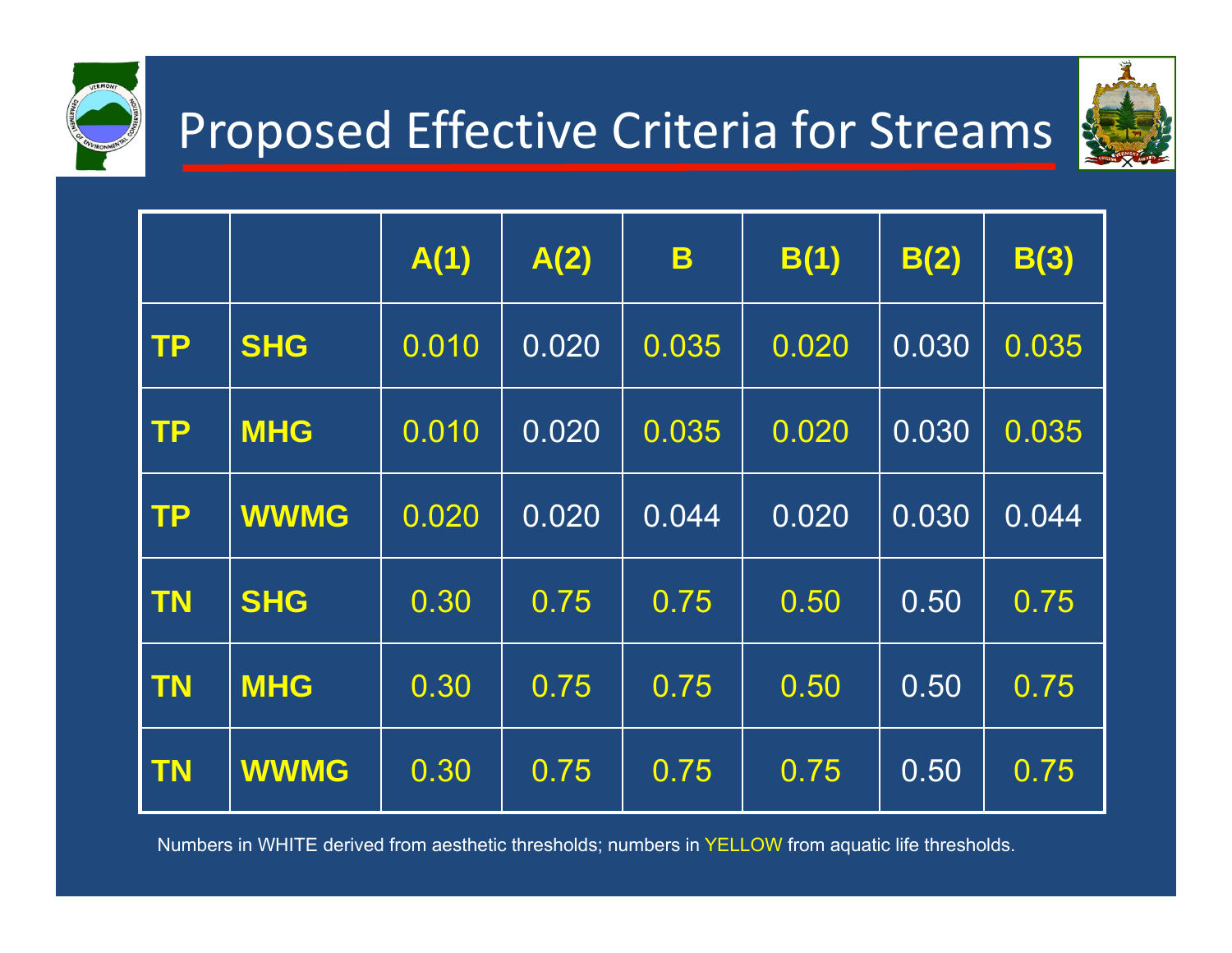



# Verifying protectiveness





- Analysis split range of nutrient parameter into three bins
- Evaluated proportion of sites attaining condition within each bin
- Note high attainment percentage even in the range of nutrients nearest the criterion.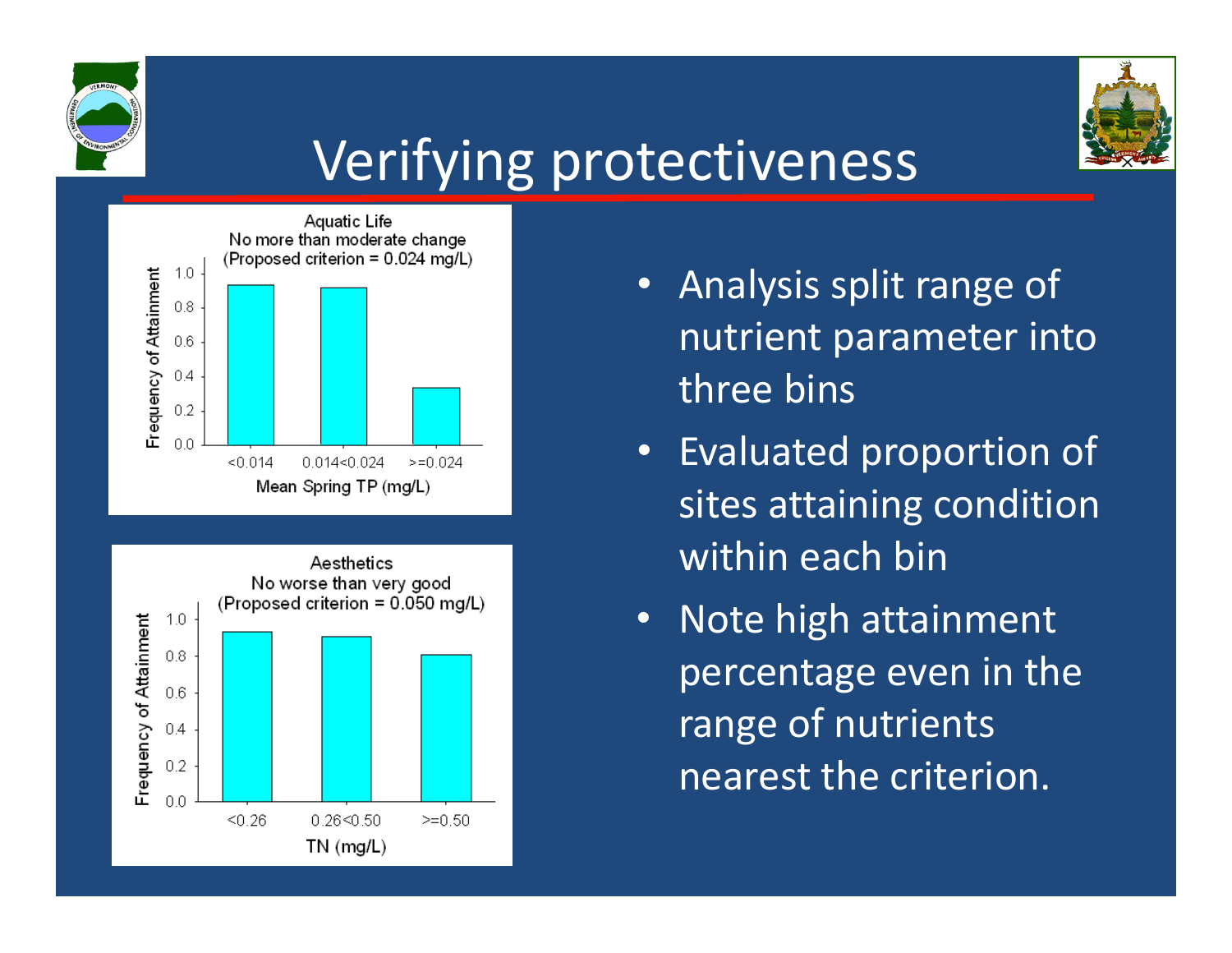



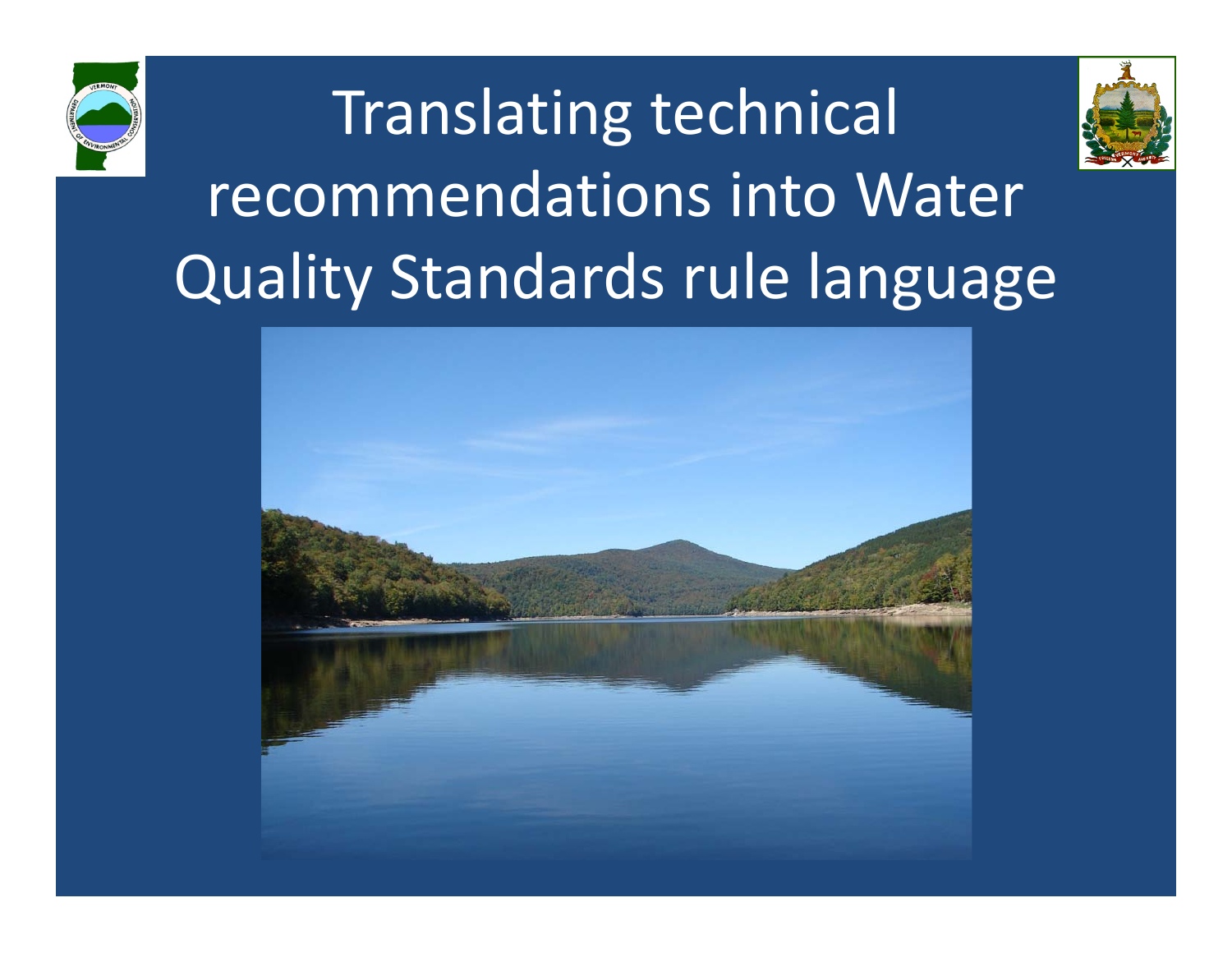



# One number is not enough.

- • Response to nutrient enrichment is incremental, without sharp thresholds.
- Response to nutrient enrichment is highly variable among different waterbodies.
- These factors lead to high rates of "false positive" and "false negative" impairment determinations.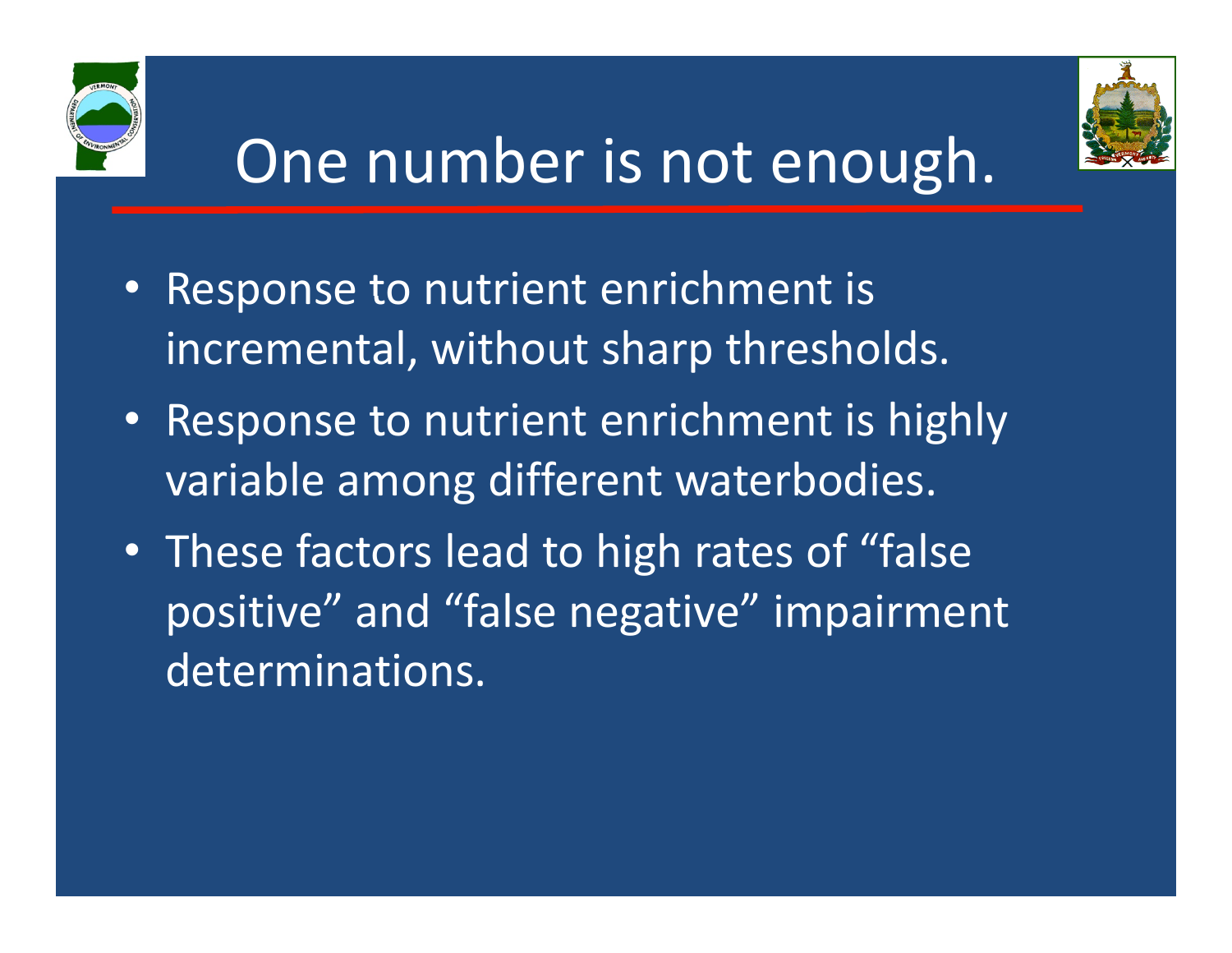



## Hierarchy of Criteria

| <b>Nutrient criteria</b><br>(TP, TN) met? | <b>Biological response</b><br>criteria met? | <b>Compliance Determination</b> |
|-------------------------------------------|---------------------------------------------|---------------------------------|
| Yes                                       | Yes                                         | <b>Meets WQS</b>                |
| <b>No</b>                                 | Yes                                         | <b>Meets WQS</b>                |
| Yes                                       | <b>No</b>                                   | Does not meet WQS*              |
| <b>No</b>                                 | <b>No</b>                                   | Does not meet WQS               |
| Yes                                       | Indeterminate                               | Presumed to meet WQS            |
| <b>No</b>                                 | Indeterminate                               | Does not meet WQS               |

\* Impairment may or may not relate to nutrients. This is determined through biological analyses.